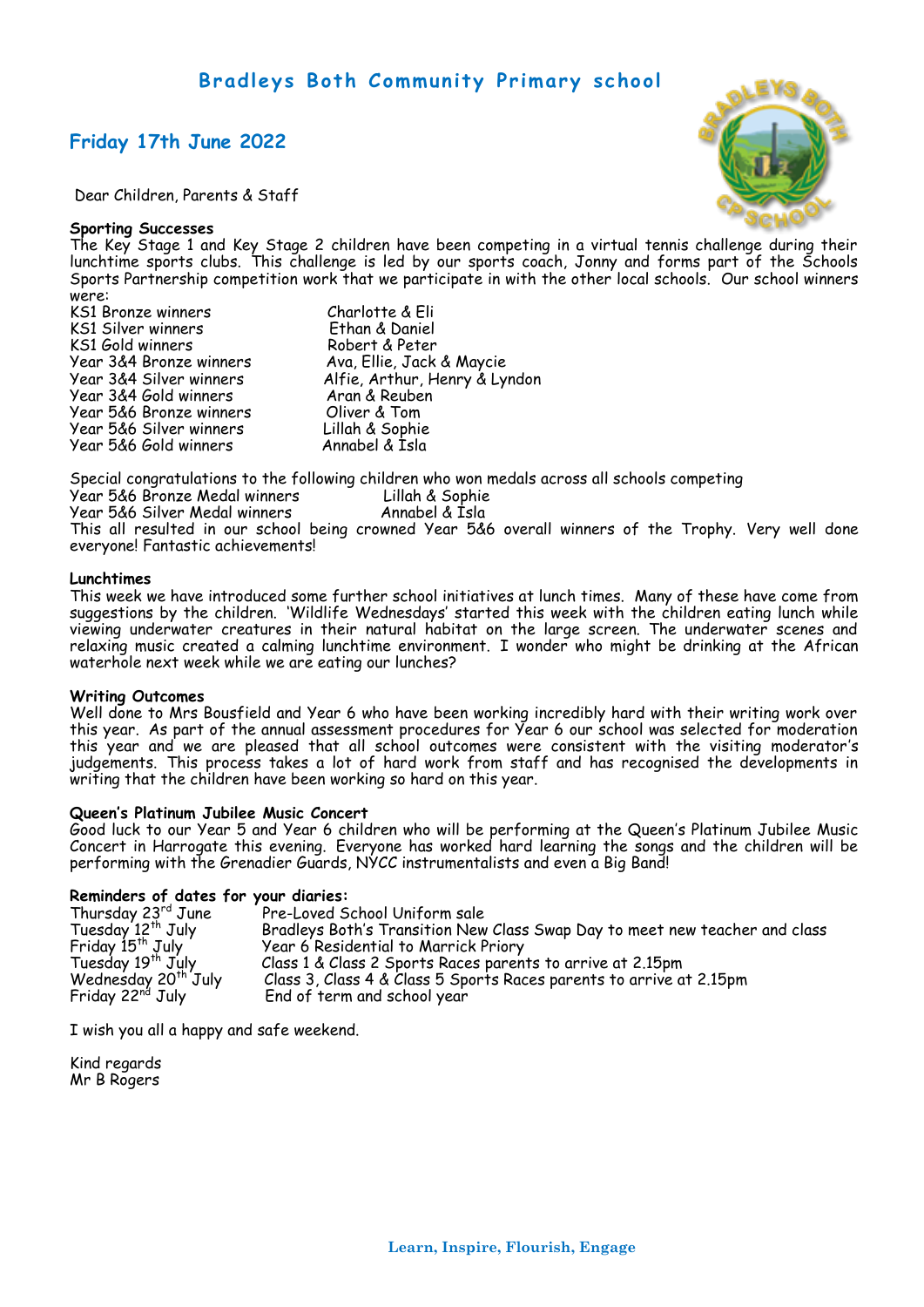This week our affirmation was 'I am creative'. We can be creative in many ways at school: through our writing, artwork, play and even when we read. It is a fantastic way to express ourselves and allows us to let our imagination soar! You may like to try to write your own story or why not use nature by collecting some things from your garden to create a picture this weekend – make sure you ask an adult first! I'm sure, like me, your teachers would love to see how creative you can be!

I hope you all have a lovely weekend.

Mrs Midgley



## **BELL CLASS**

It has been a lovely week in our class. The weather has been kind to us and we have spent lots of time outdoors. On Monday, we used our designs and made our mini beast homes using wood. The tools that we used were a saw, a vice and a ruler to draw straight lines for us to cut. Next week, we will be assembling the inside of the homes with sticks, leaves, corks and pine cones etc. In maths this week, we have continued our learning of partitioning and in our English lessons, we have been learning about persuasion. Next week, we will move onto fractions of shapes in maths and learn how to write a postcard. If you have any postcards that you would like to bring in to share, that would be appreciated. Our Science this week was learning about different animal groups - carnivores, herbivores and omnivores. We took part in relay races in our P.E lessons and on Thursday afternoon, we created cards for Father's day on Sunday. Today in PSHE, we found out about healthy lifestyles and food choices, looking at the eat well plate. We talked about foods which we can eat everyday and those foods which should perhaps be only given as a treat occasionally. We had great fun in university this afternoon, making the most of the weather in the garden and on the large-wheeled vehicles! We hope that Daddies have a lovely day on Sunday!

*Pupil of the week - Arthur for excellent subject knowledge and contributions in our science lessons Resilience Award - Sebastian for being resilient and persevering in class, even though he has felt poorly.*

## **FRANKLIN CLASS**

What a hot week it has been! This week in English we have been looking at non-chronological reports. Earlier in the week we identified the features and then today we have written one about Nelson Mandela. Fractions has been our theme in Maths. We have been finding 1/2, 1/4, 3/4 and 1/3 of shapes, amounts and numbers, have a go at the fraction activities on IXL over the weekend. On Monday afternoon in Science we identified the different parts of a plant and the jobs that they do, we used lots of scientific vocabulary in our sentences such as nutrients and photosynthesis. On Wednesday afternoon we started to think about similarities and differences between the UK and South Africa, and we will carry on with this learning next week.

*Pupil of the week: Albie for great focus on his English work this week. Resilience Award: Bridgette for great determination settling into school.*

## **EDISON CLASS**

Hello and happy Friday all! As per usual, it's been a busy week in class three. The children have participated in some excellent discussions, produced some great writing and tackled some complex questions in maths.

In English we have been learning how to writing an informal letter, this week we have written a letter to our good friend Martha, who left us to move to America earlier in the year. Next week I will be compiling all the letters together to post to Martha along with some pictures the children have drawn. The children have written some lovely messages that I'm sure Martha and her family will love to hear about. In maths, we have continued to learn about time, this week we have been learning to read an analogue clock to the minute, along with learning about am and pm on a digital clock. The children have really grasped the concept well but will need further support at home to become confident with telling the time fluently and accurately. In geography this week, we have been learning about earthquakes, the children learned how earthquakes happen, how the power of them are record, where earthquakes are most likely to happen and we even practiced what to do in the event of an earthquake. To visually see the effects of an earthquake I made a huge jelly, the class made buildings out of cocktail sticks and blu tack and placed them on the jelly to see what they could withstand when they were shook; I think we could have a few architects in the class!